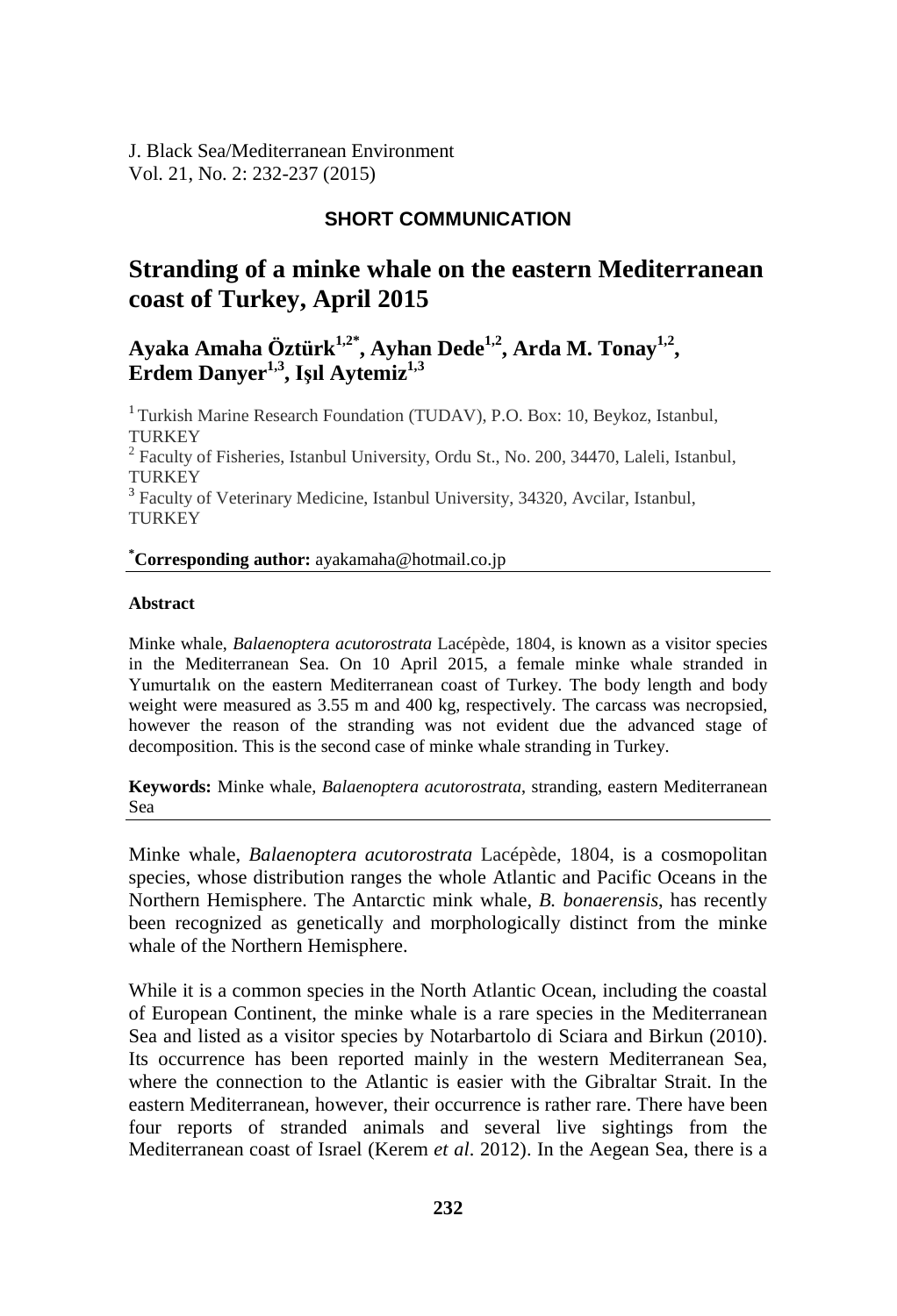report on one stranding minke whale by Verriopoulou *et al.* (2001). On the Turkish coast of the Mediterranean Sea, there has been only one record of the minke whale (Öztürk *et al*. 2013).

A female minke whale was reported stranding on the coast of Yumurtalik, Adana Province (Figure 1), on 10 April 2015. It was found by the Coast Guard near the shore of the petrol transportation company (BIL-BOTAŞ). It was towed to their station and reported to us with photographs, by which we indentified the specimen as minke whale, *B. acutorostrata* (Figure 2). It had a distinct triangle shaped head when seen from the dorsal side and the middle part of the flipper had a wide white band. The specimen was retrieved and brought to Istanbul for further examination. The specimen was weighed about 400 kg by using a truck scale.



Figure 1. Locations of the minke whale strandings on the Turkish coast of the eastern Mediterranean, 1: the first report (Öztürk *et al.* 2013) from Erdemli, 2: the second report (present study) from Yumurtalık

The necropsy was carried out on 12 April 2015 in Istanbul. The specimen was photographed and the whole process was filmed. Table 1 shows the measurements of external morphology.

The length at birth is known as 2.4-2.8 m and adult minke whales generally reach just over 9 m (Jefferson *et al.* 1993). This specimen can be considered as a calf, according to Van Waerebeek *et al.* (1999) who indentified minke whales smaller than 450cm are calves in their study. Presence of such a small animal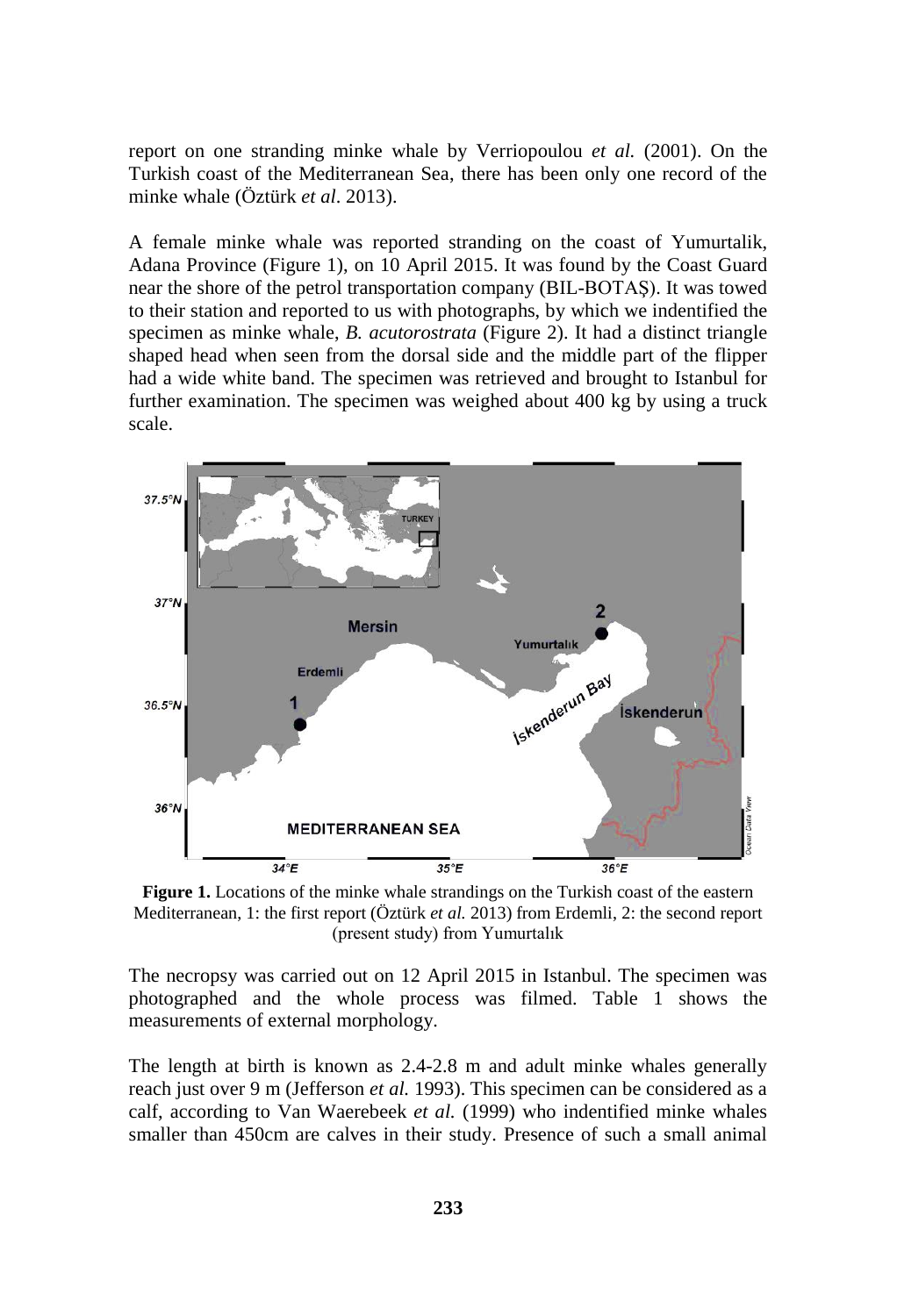implies that there are at least some females breeding in the Mediterranean Sea, as suggested by Van Waerebeek *et al.* (1999).



Figure 2. A stranded minke whale hung by the winch at the Coast Guard station in Yumurtalık

There was no obvious wound or cut, but at least four ectoparasites were found, preliminarily identified as *Pennella* sp., on the body of the whale (Figure 3). They were collected for further morphological study.

The internal organs were examined and tissue samples were collected for genetic and toxicological analysis. However, the specimen was at the advanced stage of decomposition (Stage 3-4 based on criteria in Rowles *et al.* 2001) which made it impossible to clarify the reason of the mortality. There was no remain of fish bones or otolith found in the stomach. The whale was in poor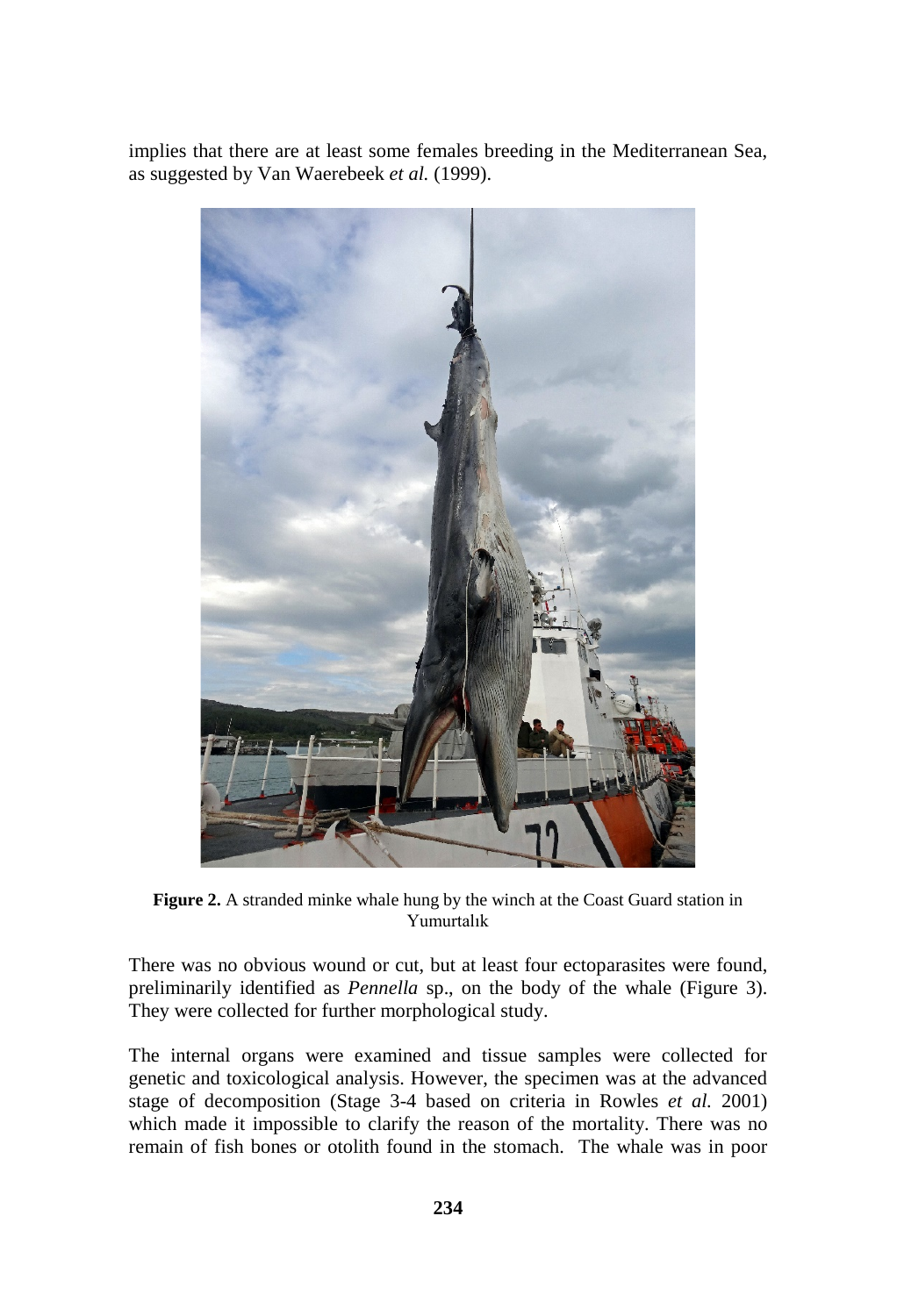nutritive condition implied by its thin blubber and the *longissimus dorsi* (LD) muscle which was visibly concave. The whale was then buried in the ground for the preparation of its skeletal specimen.

| <b>Measured part (Left side)</b>                          | Measurement      |
|-----------------------------------------------------------|------------------|
|                                                           | or count         |
| From tip of lower jaw to fluke notch                      | 355 cm           |
| From tip of lower jaw to anus                             | 266 cm           |
| From tip of lower jaw to genital opening                  | 253 cm           |
| From tip of lower jaw to anterior margin of dorsal fin    | 237 cm           |
| From tip of lower jaw to posterior end of ventral grooves | 183 cm           |
| From tip of lower jaw to anterior margin of pectoral fin  | $105 \text{ cm}$ |
| From tip of lower jaw to posterior corner of mouth gape   | $67 \text{ cm}$  |
| From tip of lower jaw to eye                              | $60 \text{ cm}$  |
| Difference between tips of lower and upper jaws           | 7 cm             |
| Span (maximum width) of caudal fins                       | 77 cm            |
| Height of dorsal fin                                      | $11 \text{ cm}$  |
| Length of pectoral fin along anterior margin              | $50 \text{ cm}$  |
| Blubber thickness on lateral side behind pectoral fin     | 3 cm             |
| Blubber thickness on dorsal side above pectoral fin       | $2.5 \text{ cm}$ |
| Number of baleen plates (left)                            | $290+$           |
| Number of baleen plates (right)                           | $292+$           |

**Table 1.** Measurements of the minke whale specimen stranded in Yumurtalık, Turkey.



**Figure 3.** *Pennella* sp. on the minke whale.

Previously Öztürk *et al.* (2011) reported a stranding minke whale on the coast of Erdemli, Mersin in August 2005, which was the first case of the minke whale stranding on the Turkish coast. The location of the present case was very close to Erdemli, Mersin (Figure 1). There can be more strandings or even live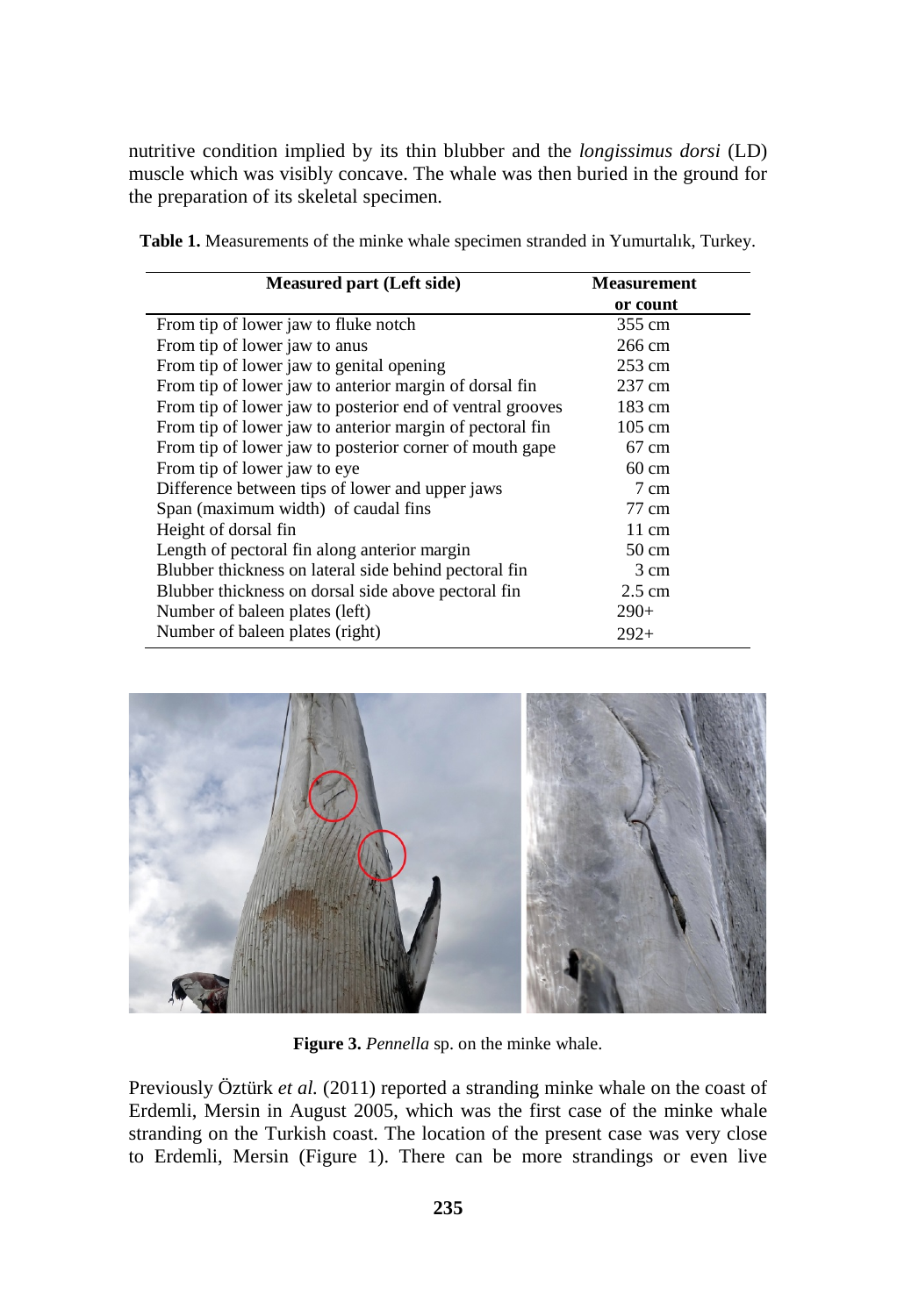sightings of this species with more effort made in the eastern Mediterranean Sea. A revised inventory of cetacean species in the area should be elaborated.

#### **Acknowledgements**

The authors thank the Coast Guard in Yumurtalık and TUDAV volunteers for their help, Prof. Bayram Öztürk for encouragement and support. This study was supported financially by TUDAV.

# **Türkiye'nin doğu Akdeniz kıyısında Nisan 2015'te karaya vuran Mink Balinası**

### **Özet**

Mink Balinası *Balaenoptera acutorostrata* Lacépède, 1804 Akdeniz'de konuk tür olarak bilinmektedir. 10 Nisan 2015 tarihinde dişi bir mink balinası Türkiye'nin doğu Akdeniz'de, Yumurtalık kıyısında karaya vurdu. Vücut uzunluğu ve ağırlığı sırasıyla 3.55m ve 400kg olarak ölçüldü. Karkasa nekropsi yapıldı ancak ileri derecede bozunmuş olduğundan dolayı neden karaya vurduğu tespit edilemedi. Bu vaka Türkiye kıyıları için ikinci mink balinası karaya vurması olayıdır.

### **References**

Jefferson,T.A., Leatherwood, S., Webber, M.A. (1993) FAO Species Identification Guide. Marine Mammals of the World. FAO, Rome, 320pp.

Kerem, D., Hadar, N., Goffman, O., Scheinin, A., Kent, R., Boisseau, O., Schattner, U. (2012) Update on the cetacean fauna of the Mediterranean Levantine Basin. *The Open Marine Biology Journal 6:* 6-27.

Nortarbartolo di Sciara, G., Birkun, A. Jr. (2010) Conserving Whales, Dolphins and Porpoises in the Mediterranean and Black Seas: an ACCOBAMS Status Report, 2010. ACCOBAMS, Monaco, 212pp.

Öztürk, A.A., Tonay, A.M., Dede, A. (2011) Strandings of the beaked whales, Risso's dolphins, an a minke whale on the Turkish coast of the Eastern Mediterranean Sea. *J. Black Sea/Mediterranean Environment* 17(3): 269-274.

Rowles, T.K., Van Dolah, F.M., Hohn, A.A. (2001) Gross necropsy and specimen collection protocols. In: CRC Handbook of Marine Mammal Medicine, Second Edition (eds. L.A. Dierauf, F.M.D. Gulland). CRC Press, USA, pp. 449-470.

Van Waerebeek, K., André, M., Sequeira, M., Martin,V., Robineau, D., Collet, A., Papastavrou, V., Ndiaye, E. (1999) Spatial and temporal distribution of the minke whale, *Balaenoptera acutorostrata* (Lacépède, 1804), in the southern